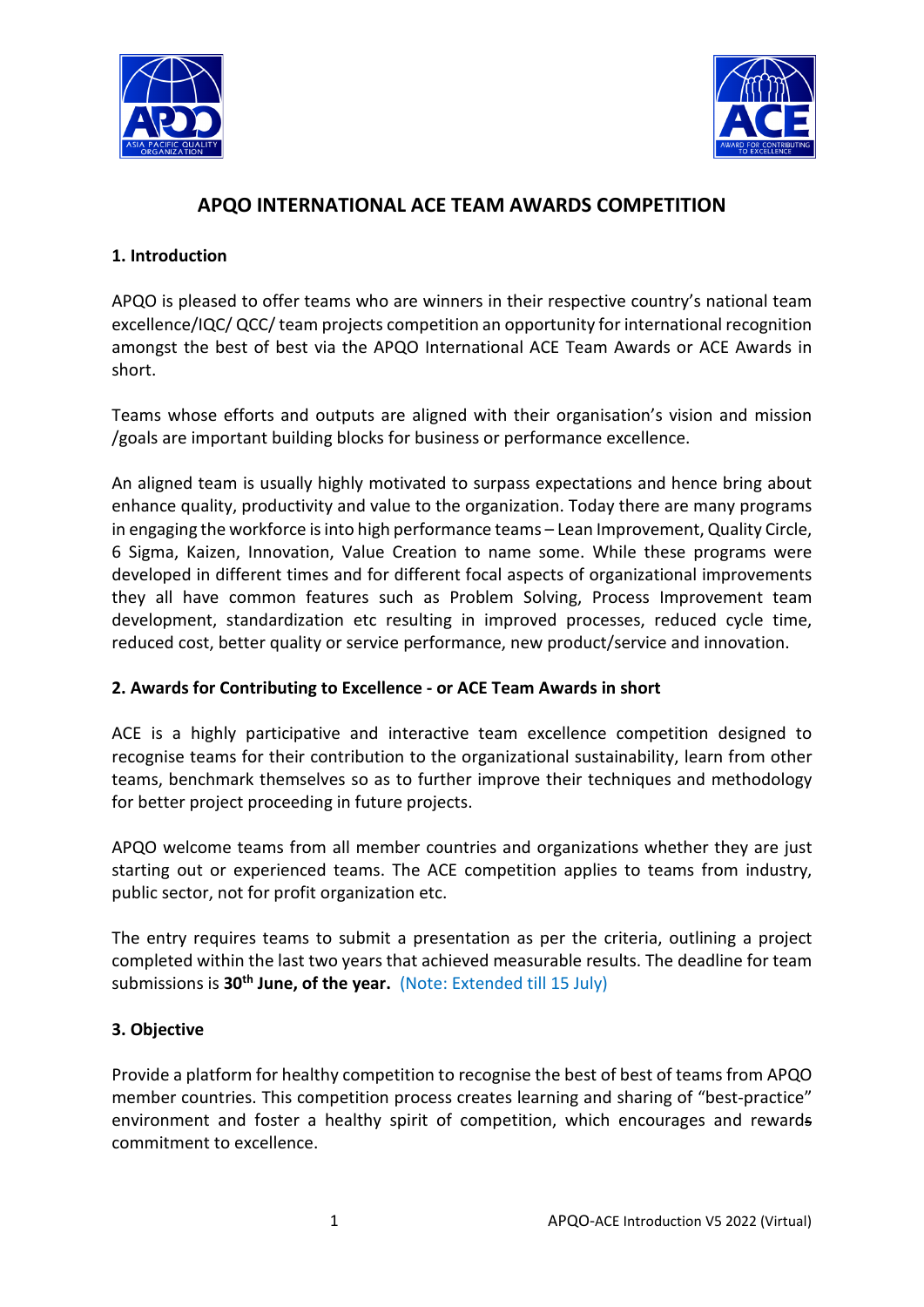



### **4. Why Participate**

ACE Team Awards is the only international team recognition process of its kind recognising the best of best teams arising from various national team engagement activities at an international platform.

The competition provides an outstanding opportunity for teams from diverse organizations around the world to come together and share their knowledge using a variety of continuous process improvement outcome, innovation efforts and productivity enhancement efforts. Participation in the ACE Team Awards also provides an excellent opportunity for:

- **Learn** & **Share** study other teams and benchmark your team's efforts. Showcase and celebrate your organization's commitment to productivity, innovation and continuous improvement process.
- **Benchmark and Leap** compare how your team measures up against the best of the best in teaming and commitment to team excellence from around the world. Embrace best practices and leap towards excellence.
- **Recognise and Celebrate -** demonstrate commitment to teams and workforce engagement and recognition to motivate staff to embrace business excellence and commitment to their organization's vision and its stakeholders in particular customers' satisfaction.

### **5. Eligibility Criteria**

Teams vying for the ACE Team Awards should have participated and won national level awards at their national level team excellence competition in the last 2 years e.g. teams who participated in 2020 and 2021 at their national awards will be eligible to vie for the **2022** ACE Team Awards competition.

### **6. Convention Venue**

The APQO International Conference Host Country for the year will provide the necessary support and venue to host the competition and the necessary logistics in consultation/collaboration with APQO. (Note: ACE 2022 will be held as virtual competition)

### **7. Presentation Materials**

All presentations should be prepared in Microsoft PowerPoint and must be in English. Please note that the Assessors Code of Ethics requires assessors to keep confidential all information they have access to. The presentation should describe a project undertaken by the team must have been completed within the last 36 months that had measurable results/impact on quality/productivity/innovation/safety. Please include both quantitative and qualitative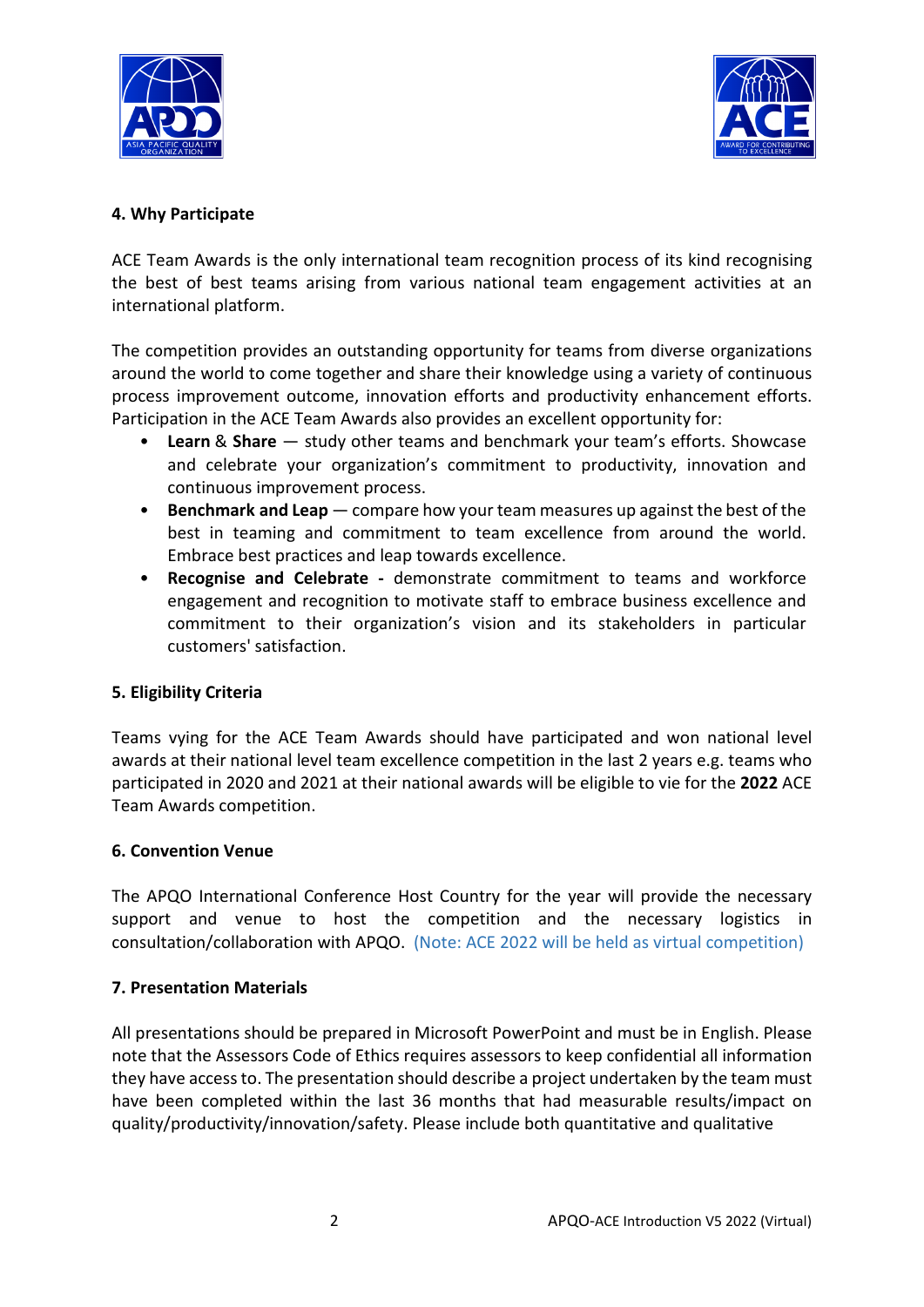



measures. The presentation should cover the ACE Team Awards Criteria for ease of assessment.

The presentation materials shall be submitted to the organisers. Every slide should include a brief speaker's notes at the bottom area of the PowerPoint to facilitate understanding by the assessors. The presentation is limited to a maximum of 10 minutes presentation time.

Teams include the applicable criteria item number on the presentation slides. This helps the Assessors to score the points quickly vis a vis the criteria.

The maximum file size for PowerPoint file is 20 MB for ease of delivery via e-mail. Use the lowest possible resolution for photos and graphics and for back ground use plain slides to help you keep the presentation within the size limit.

### **Team Report / Presentation Materials**

A Guide is provided in Annex D - (team report and submission guide)

#### **8. The Team's Presentation**

The Assessors' are trained to assess the team's presentation relative to ACE Team Awards criteria. Please ensure that your presentation is aligned to the award criteria and address the criteria in sequence in terms of items and scoring to guide them.

**Note: It is understood by the Assessors** that details provided for each criterion can vary depending on factors such as the team's project and methodology used at their respective national level judging process.

#### **9. Team's Submission**

Team submissions can be transferred electronically to APQO Secretariat Office at gpea@apqo.global .

#### **10. How will the score be affected?**

The criteria is designed to be comprehensive yet generic in scope and description. Therefore, there is no one program or problem solving methodology that the team must utilized. However, teams should carefully address all items found in the criteria to enable accurate assessment of the team's effort.

#### **11. What are key timeline for the Award Process?**

- **Team registration:** Starts 15<sup>th</sup> May, of the year
- **Submission of PowerPoint presentation materials: 20<sup>th</sup> August, of the year**
- **Competition:** During the APQO International Conference (Virtual in 2022)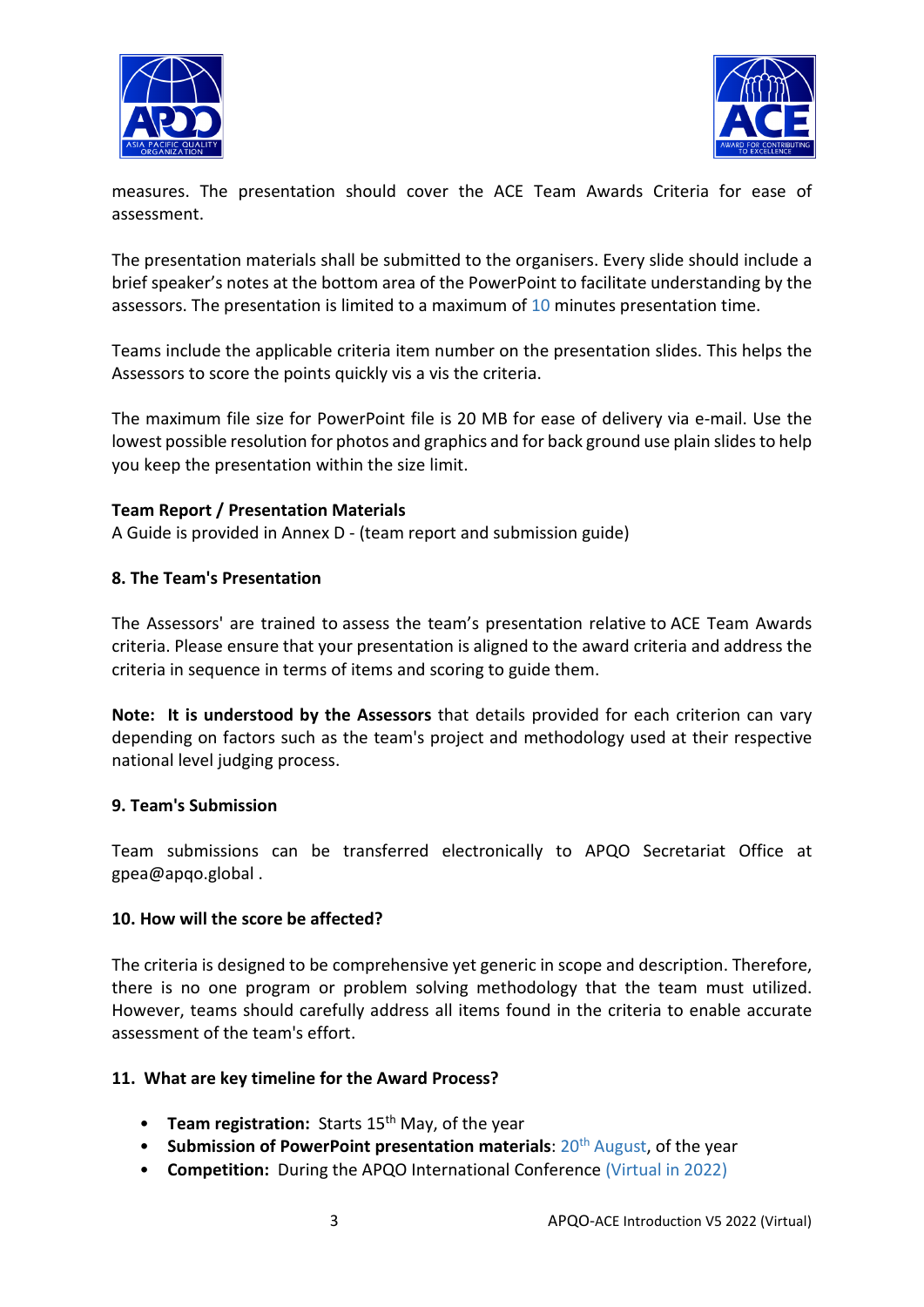



# **12. Fee for participation**

A participation fee of USD \$250 per team is payable regardless of number of members in the team. Each member of the registered team will pay the regular per participant fee set by the *APQO* or host of the conference. This participation fee per team goes toward the cost of administering the ACE Team Award process. (Note: For virtual ACE 2022 competition please refers to the published fees in the announcement)

#### **13. Categories of Awards**

Team participating will receive the APQO Team Excellence Awards of 1 Star, 2 Star, 3 Star, 4 Star or Certification of Participation based on their total score:

| 4 Star   | 3 Star         | 2 Star           | 1 Star                                 | <b>Certificate for</b><br>Participation |
|----------|----------------|------------------|----------------------------------------|-----------------------------------------|
| $90-100$ | 70 - 89 points | $50 - 69$ points | $30 - 49$ points $\vert 0 - 29$ points |                                         |

All teams will also additionally be considered for Five special awards i.e.

- APQO International ACE Award Overall Best
- APQO International ACE Award Best Impact on Productivity,
- APQO International ACE Award Best Impact on Innovation
- APQO International ACE Award Best for Leveraging Technology
- APQO International ACE Award Best for Impact on Transformation

However, if there are no teams worthy for all or any of these special awards there may be no winners in these special categories.

#### **14. The Participation Process**:

#### **Step One**

National Team Excellence competition winning teams register by completing and submitting the Registration Form Annex C for competition to the *APQO Secretariat and make their plans to participate*. They should become well aware of the conference/competition and other relevant information including the overall program of the conference. This information will also be posted on APQO and Host website.

#### **Step Two**

The next step is for your team to submit Abstract Format Annex E, fee, and the PowerPoint presentation materials by the submission deadlines indicated.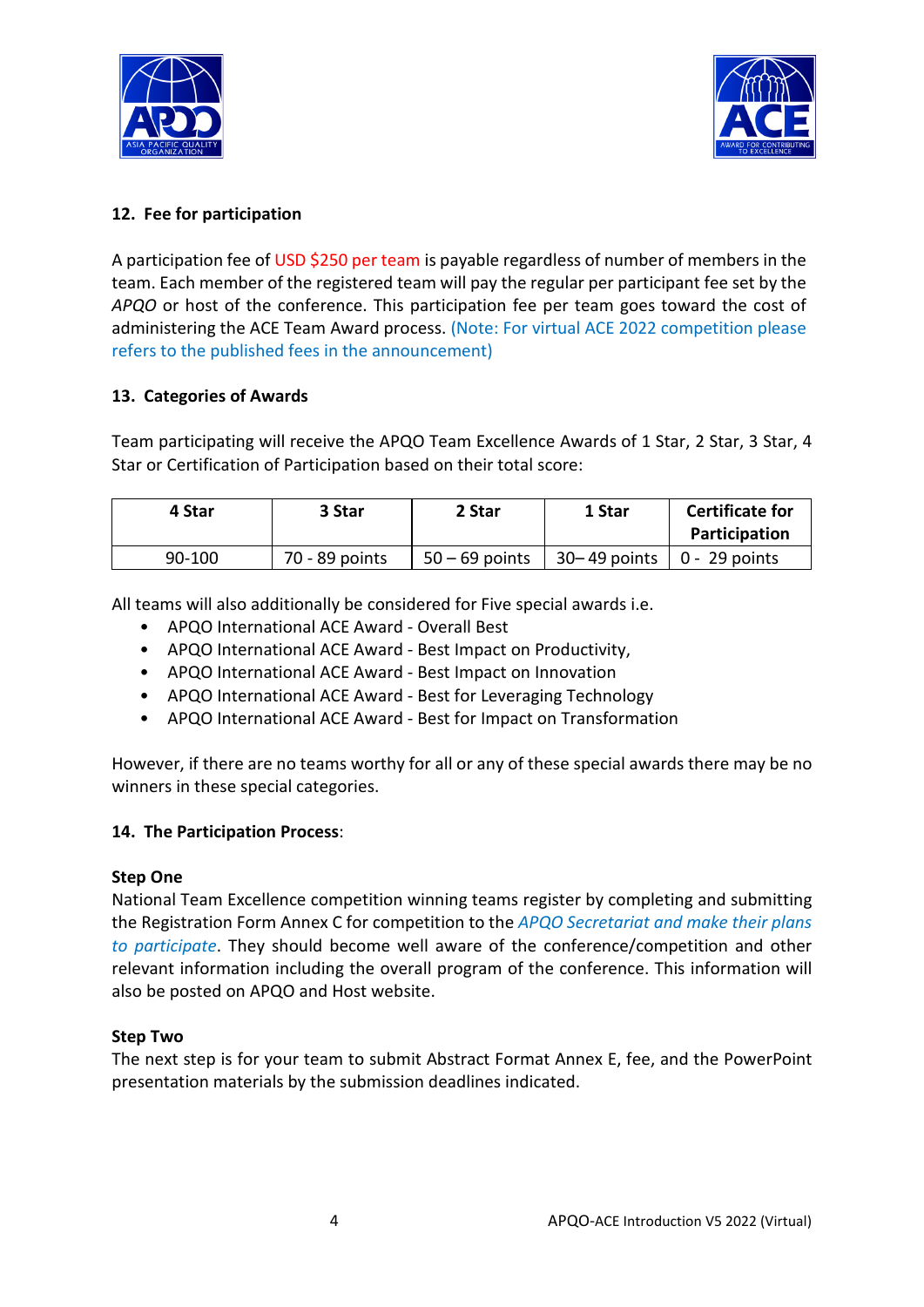



There is no limit as to the number of teams any APQO member organization can enter in the competition. However, each team requires to submit its own presentation materials and register with an entry fee payable.

#### **Step Three**

Finally, teams should be at convention site to present "live." All teams are required to adhere to the ACE Criteria. Each team will be scheduled make a presentation before a panel of assessors and a live audience. Note: ACE competition 2022 will be held on digital platform.

#### **15. Assessment process**

Team projects will be assessed by an Assessor panel according to ACE criteria to identify and recognise the best of best based on the desktop score of reports and on-site presentation score.

Each team is assessed by a panel consisting of two or more assessors. This consistent format and criteria is to help ensure fairness and objective assessment of each team. Just a reminder, please ensure your submitted PowerPoint materials have addressed the 8 item ACE Award criteria at Annex A.

#### **16. Presentation**

Present projects to a panel of assessors appointed by the APQO within *10* minutes presentation time (as a guide please check and confirm that your presentation time is planned to a max of 9 minutes).

A bell will be rung once at the *8th* minute and twice at the *10th* minute where teams are expected to conclude their presentations. Thereafter, up to 5 minutes will be allocated for assessors to seek clarification from the presenting team. If time permits, the question-andanswer (Q&A) session will be extended to the audience. During both the presentation and Q&A, team facilitators are NOT allowed to participate in making the presentation or answer questions on behalf of the teams. Note: detail guidance will be sent to registered participants how this will be done on digital platform.

Presentations will be held in parallel streams with a Facilitator and at least 2 assessors each. Results of the presentations will be announced during the Award Presentation Ceremony which will be decided by *APQO* & Host and in-consideration with any specific needs or challenges faced by the host country. Teams are requested to refrain from asking the Assessors for indications for their results etc before the Award Presentation Ceremony. Note: ACE 2022 winners will be announced at the main conference in October 2022.